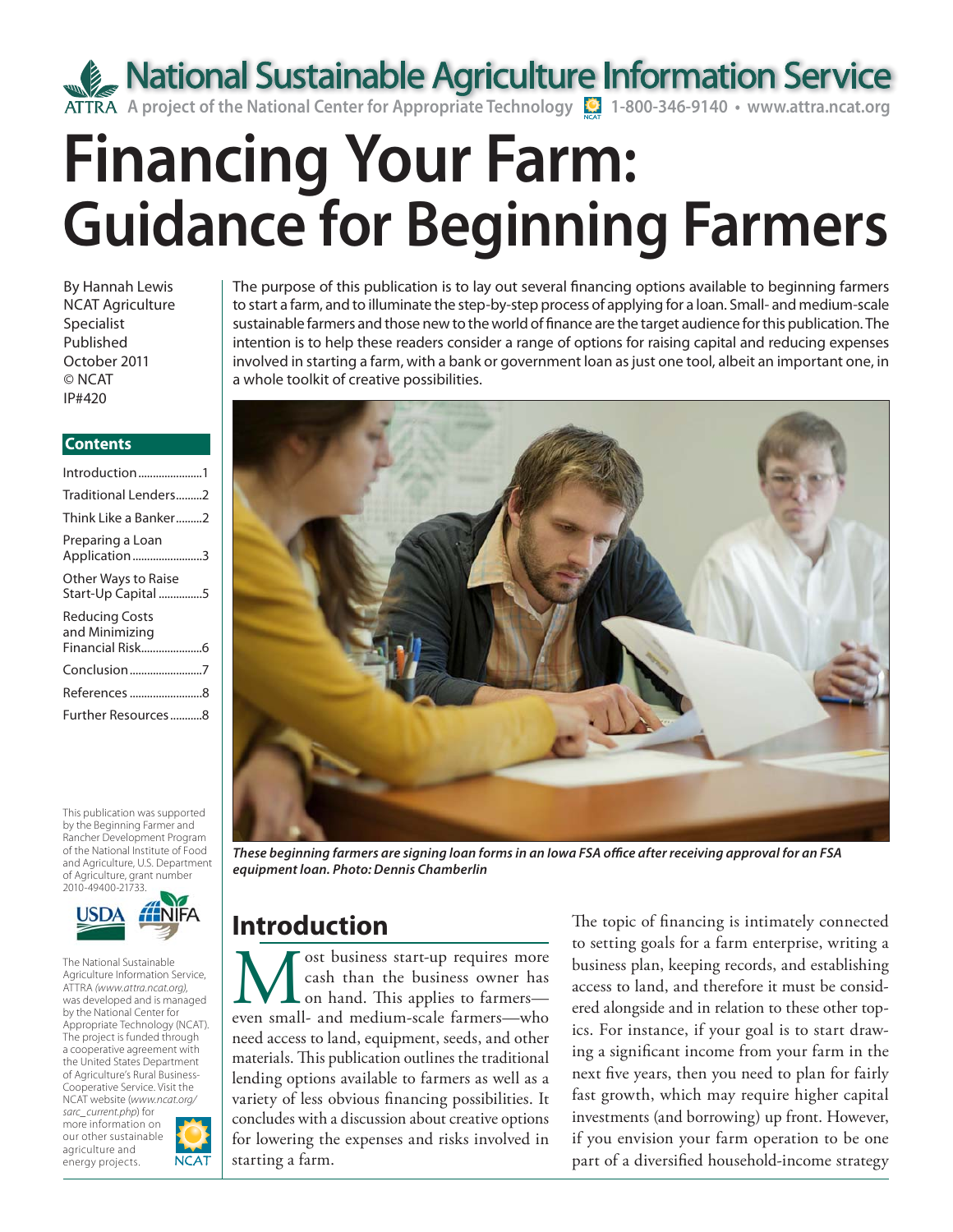that also actively seeks to minimize household and farm expenses through self-sufficiency (such as growing all the food your family eats), then your credit needs will reflect that start-small approach. (See the ATTRA publication *Evaluating a Farm Enterprise* for help with goal-setting and related topics.)

To make the relationship between financing your farm and these other topics crystal clear, note this: in order to get a loan, you must have a business plan and financial statements. To create a business plan, you must be very clear about why you are starting a farm business and what you hope to achieve (your goals). In order to create financial statements, you must have developed a system for keeping accurate, consistent records about your farm and household income and expenses and production yields. Finally, in order to gain access to land, you might need (but not necessarily) a loan to purchase the property.

Let's begin an exploration of farm financing by examining options for a bank or government loan.

### **Traditional Lenders** *Commercial banks*

Some commercial banks, though not all, have an agricultural lending department. Banks typically have lines of credit or short-term operating loans to finance seeds and other supplies, which generally are meant to be repaid within a year. Medium-term loans are used for equipment and livestock and are structured to be repaid within a few years. Long-term loans are available to finance the purchase of land or major building projects. Many banks participate in Farm Service Agency's Loan Guarantee program (see below).

### *Farm Credit System*

The Farm Credit System is a national network of cooperative, client-owned banks, designed to provide financial services to farmers and rural residents. As such, these banks provide education and mentoring in financial management to young, beginning, and small farmers. Farm Credit has short-, medium-, and long-term loans as well as refinancing options and loans available to rural residents. Go to www.farmcreditnetwork.com/about/who-we-serve to learn more.

### *Farm Service Agency*



The Farm Service Agency (FSA) is part of the U.S. Department of Agriculture (USDA) and exists to provide financial assis-

tance to farmers, including making loans. FSA makes loans to farmers using federal money set aside for this purpose, including a portion of loan funds designated specifically for beginning farmers. In addition to direct loans, FSA can guarantee a loan made by a bank, meaning that if the farmer is unable to repay the loan and defaults, FSA will step in to repay the bank. This is called the Loan Guarantee program. Like banks, FSA has a variety of loan options, including a farm-ownership loan to purchase land, an equipment or livestock loan, and a loan for the down payment on the purchase of a farm. In addition, because FSA is a federal program designed to support farmers, the agency offers consultation and advice in financial management and business planning. This assistance is available to farmers even during the application process before they have yet been approved for a loan. FSA loan officers will continue to provide assistance as needed throughout the life of the loan through the program's supervised credit initiative.

### **Think Like a Banker**

Let's take a minute to put ourselves in the shoes of a loan officer. Think of your loan officer as a prospective business partner who is willing to put some skin in the game of a new business that stands a reasonable chance of success. If the business succeeds, the bank will recoup all of the money it loaned you, and it also will earn interest on its investment in your business. This is a good deal for the banker. But if it turns out you are not able to earn enough money—either through your farm operation or your off-farm income—to make your monthly loan payments, then you and the banker are both in trouble. Therefore, to get your banker to join you as a business partner, you need to demonstrate that you know how to farm and that you have a good plan for making money farming; you have other sources of income that will help you pay back the loan; and if all else fails, you have something of value (real estate, equipment, etc.) that can be sold for cash to repay the loan.

### **Related ATTRA Publications** www.attra.ncat.org

Planning for Profit in Sustainable Farming

#### Evaluating a Farming Enterprise

Market Gardening: A Start-Up Guide

Finding Land to Farm: Six Ways to Secure Farmland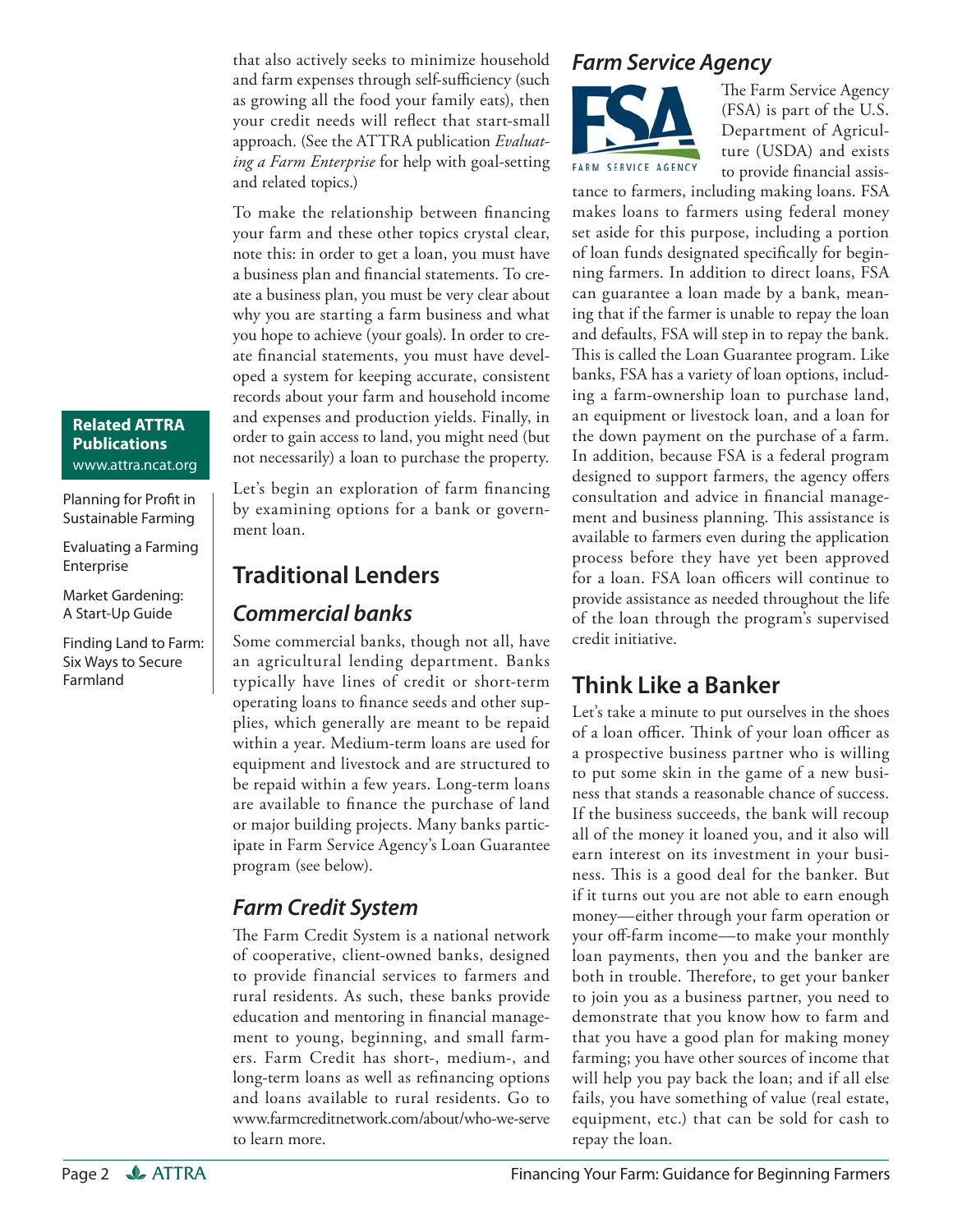Your banker is likely to be both rational and knowledgeable in agricultural production and finance. However, one thing to consider is how much experience she has with your particular business model. For instance, agricultural lenders in Iowa are going to be quite familiar with what a good business plan and financial statements look like for a conventional corn and soybean farm. They may have much less experience with what a good business plan looks like for a small- or medium-scale diversified farm.

Furthermore, if your loan officer is used to lending money for row-crop agriculture, which requires many hundreds of acres to be profitable, it may be hard to believe 15 acres is all you need for your organic vegetable operation. Some lenders may think you are just a hobby farmer and therefore need a significant source of off-farm income. They may think what you really need is a conventional home loan rather than an agricultural business loan. Finally, your loan officer may be concerned about how you will deal with crop failure without a crop-insurance policy, which isn't always available to small and diversified farmers. Therefore, it is a good idea to come prepared with an example of a successful established farm similar to the one you want to start and to be able to explain that your risk-management strategy hinges on diversification of enterprises and marketing.

### **Preparing a Loan Application**

The first step before you apply for a loan is to prepare a business plan and financial statements, including a balance sheet, cash-flow statement, and an income and expense statement. While a written business plan per se may not be required in a loan application, many of its components will be, including a description of the farm business, your marketing plan, your farming and business-management experience, and your financial statements. Take time to develop your business plan before you go to the bank. (For help on how to evaluate your farm's potential for profitability, see the ATTRA publication *Planning for Profi t in Sustainable Farming.*)

If you are young, own very few assets, and haven't taken out a loan before, your chances of getting a loan will be better with FSA than with a bank. FSA offices are located throughout the nation. You can find your local FSA office at the USDA's Service Center Locator at http://offices. sc.egov.usda.gov/locator/app.

You may find it helpful to start by setting up an informational meeting with a loan officer to learn about the application process. In this meeting, you can introduce your plan (either present a written business plan or be prepared to describe your plans), review the loan options available to you, and ask questions if there's anything you don't understand. This may be the first of several meetings you'll have with your loan officer as you work your way through the application process. Dress professionally, be confident, and enjoy the beginning of this new and valuable business relationship.

The next step is to decide what kind of loan to apply for. It might be reasonable to consider a smaller loan at first. Note this observation from University of Vermont Extension:

"In today's world, it is unusual for a lender to make a first loan to a person looking to buy a farm. More likely, a first loan might be used for livestock or equipment, but probably not for a brand new herd/flock or your first piece of farm equipment as these may be too risky. Most lenders expect to see you make the first investment. Then, after a couple of years of managing the business, you might be able to borrow to expand" (Kauppila, 2000).

Once you've completed and submitted all the application forms (with assistance as needed from your loan officer), it will probably take a few weeks to hear back about whether your application has been accepted or denied. If it is denied, FSA will tell you the reason for the denial, how you can appeal, and how to re-apply.

If your loan application is approved, congratulations! Remember that now you have the advantage of FSA's "supervised credit," which means your loan officer can help you identify and

Y*ou may start by setting up fi nd it helpful to an informational meeting with a*  loan officer to *learn about the application process.*



*USDA Service Center.*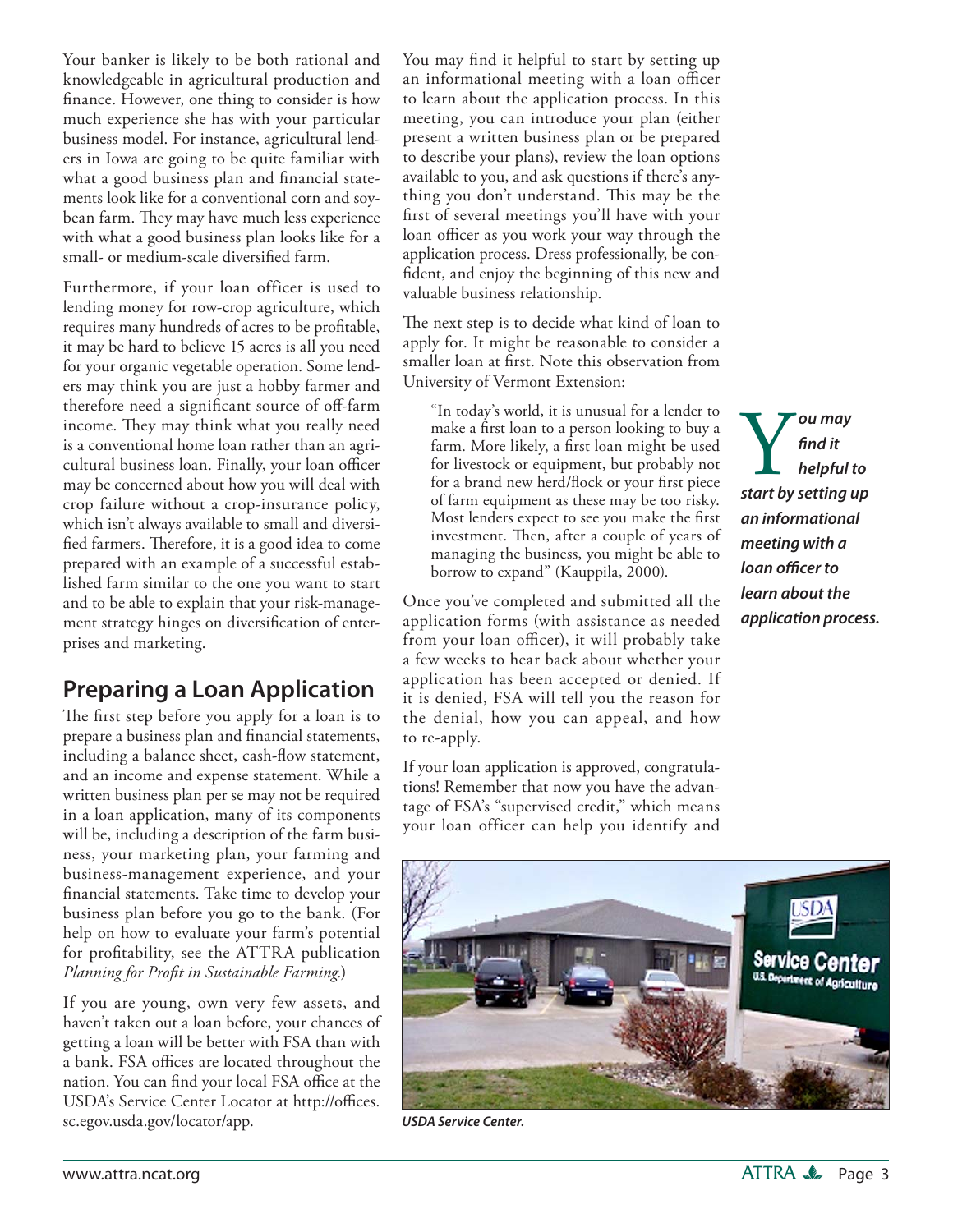resolve problem areas in your operation. How much assistance you receive depends in part on how much you want. Those who ask for a lot of feedback and guidance will receive more than those who prefer to work more independently. At least once a year, though, you can expect FSA to provide you with a financial analysis of your business, along with suggestions for improvement and a review of your goals and how you are moving toward them. The loan officer will even make a few visits out to your farm.

In addition to "in-house" assistance, FSA requires additional borrower training within two years of obtaining a loan. FSA has a list of approved courses that are available, including online and correspondence courses. Applicants who have previously completed college-level production or financialmanagement courses can request a waiver.

#### **What's In an FSA Application?**

The following is a list of forms included in an FSA loan application. While it may look like a lot at first, remember that FSA is there to assist as you work through these forms. Filling out the balance sheet and income-and-expense statement will probably be the most complicated part, and you can ask for help with this. The rest is mostly a matter of gathering together the right information and documents. The forms are available at http://forms.sc.egov.usda.gov/eForms/welcomeAction.do?Home.

#### **• Request for a Direct Loan**

A five-page form that requests personal information (such as birth date, Social Security number, and annual income) of the individual(s) applying for a loan. In addition, it requests a short description of the operation, where the farm is located, and the type and amount of the request. It also provides information about special assistance offered to socially disadvantaged, beginning-farmer, and limited-resource applicants and outlines rights, policies, and restrictions related to the loan.

#### **• Three-Year Financial History**

 Asks for operating income and expense for the previous three years (or as many years as the applicant has records for). If no history is available, FSA will use industry standards. Applicants may provide alternative documents (such as three years of Schedule F tax forms) that provide the same information.

**• Three-Year Production History**

 Asks for three years (or as many years as the applicant has records for) of production history for dairy, livestock/poultry, and/or crops/vegetables. Three-year averages or trends are used for projections about future production and yields. Production should be reported for all species raised on the farm that were used either for sale or home consumption.

#### **• Authorization to Release Information**

 Serves as a release that allows FSA to obtain information on applicant's employment/income records, bank accounts, credit references, and debt/collateral information as well as order a credit report.

#### **• Creditor List**

 Requests account number, contact person, and phone number for each creditor to whom the applicant is currently indebted. Alternatively, applicants may provide copies of their last credit card bill, monthly mortgage bill, etc.

#### **• Property Owned or Leased**

Asks for location, number of acres, type of lease agreement, and description of the land.

#### **• Balance Sheet**

A balance sheet or financial statement is a "snapshot of a moment in time." This form asks for current, intermediate, and long-term assets and liabilities (or debts) as well as personal assets and liabilities. Liability is anything owed, and assets are anything owned, by the applicant. Current assets/debts are things that are easily liquidated to cash (sold) or due and payable within 12 months. Intermediate assets have a life greater than one year to about 10 years. Anything over that, such as buildings or real estate, would be considered a long-term asset.

#### **• Income and Expense Statement**

 This form should be completed as a projection for a one-year period assuming the loan is obtained and the farm is in operation. It should be based on past history if available or on industry standards. Income and expenses should be realistic, not overly optimistic; the goal is to ensure the applicant will be able to generate sufficient income to pay expenses and make loan payments.

#### **• Description of Training and Experience**

Essentially serving as your resume, this form asks for description of any courses or training in production or financial management you have taken, along with a description of farm experience, including the type of operation and duties and responsibilities of the applicant's position at the farm where experience was gained.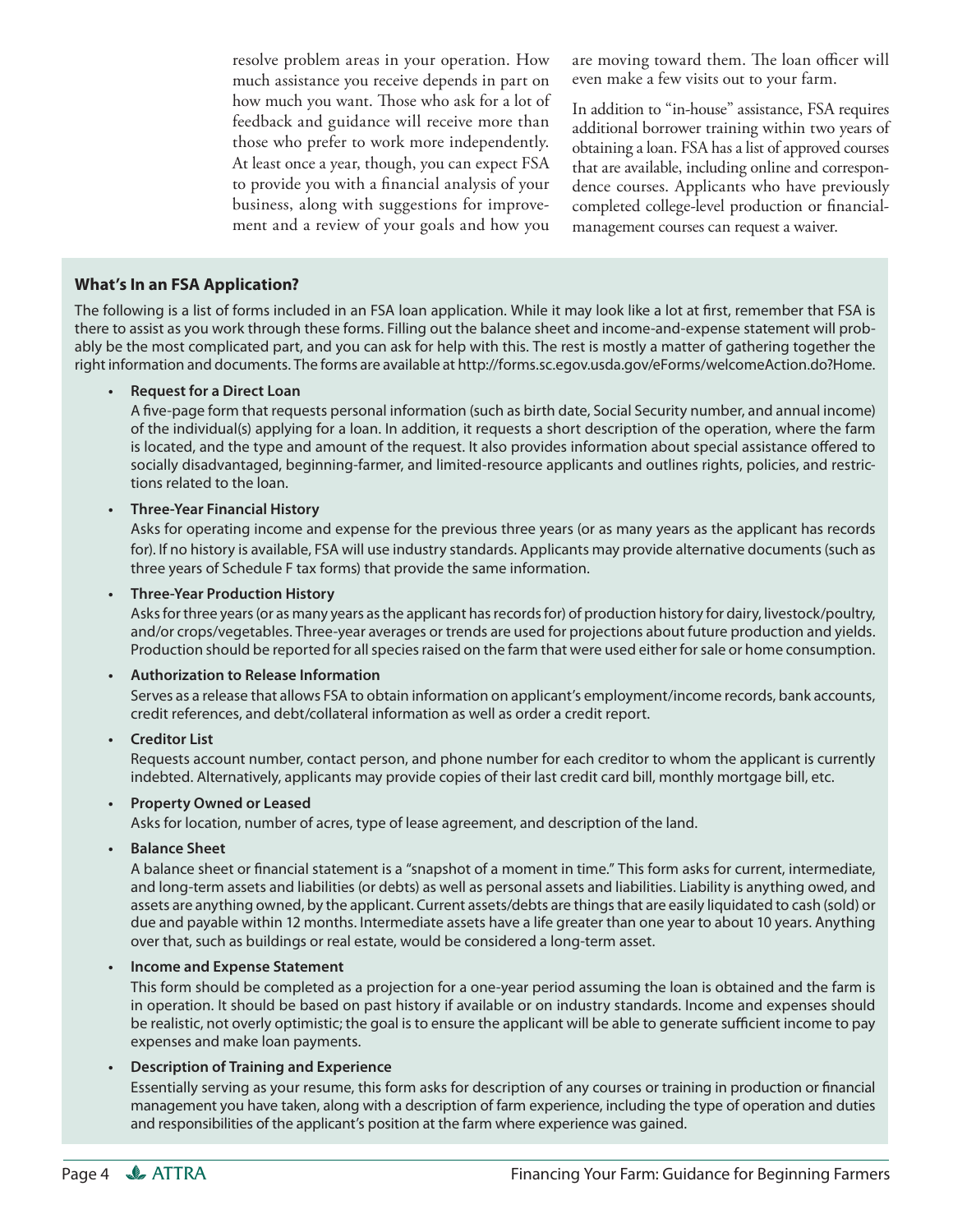### **Other Ways to Raise Start-Up Capital (a few less obvious**  farm financing options)

### *State Agricultural Development Programs*

Most states have some type of state-based agricultural finance program. Such programs range from tax credits for landowners who rent land to beginning farmers to direct- and guaranteed-loan programs and Aggie Bonds, which lower interest rates on loans to beginning farmers. Many of these programs are geared toward assisting beginning farmers. Visit www.stateagfinance.org to learn more.

### *Personal Savings*

Farming is often a long-term, lifetime goal for which aspiring farmers save money while working a non-farm job over many years, just as families set up savings accounts for college. Some nonprofits and state agencies can help meet savings goals through Individual Development Accounts (IDAs), which match new farmers' savings account one dollar (or more) for every dollar saved. California Farm Link and Practical Farmers of Iowa (PFI) both have programs like this. PFI's Savings Incentive Program (www. practicalfarmers.org/programs/youth-and-nextgeneration.html) requires all enrolled beginning farmers to attend PFI's business-management trainings, meet with a farmer mentor, save money regularly for their farm business, and complete or maintain a business plan. Upon completion of these activities over a two-year period, beginning farmers may graduate from the program and receive their match funds to use for purchasing land, machinery, or livestock.

### *Private Contract with Retiring Farmers*

Beginning-farmer and land-link programs across the country connect new farmers with retiring farmers to assist in the transition of land and/or a farm business operation. These programs can facilitate transitions within a family or make matches across families based on a synchronicity of goals, values, personality types, etc. The combination of an older farmer's wealth and experience and a younger farmer's energy can bring about a fruitful farm transition under the right conditions. Clear communication, trust, good will, and fairness on both sides, as well as a written agreement, are critical. A model arrangement of this type is the New Zealand dairy industry, which allows younger farmers to gain equity in the farm through their labor, so their compensation includes shares in the dairy herd, which they eventually come to own.

### *FSA Transition Incentive Program (TIP)*

TIP provides incentives to retiring or retired farmers to rent or sell farmland to beginning farmers. A retiring owner or operator with land coming out of the federal Conservation Resource Program (CRP) is permitted to continue to receive CRP payments for two years if she rents or sells the land to a non-family beginning farmer who will graze or farm the land using sustainable practices. This subsidy might allow the farmer to rent this land at a lower rate to a beginning farmer.

### *Community Supported Agriculture*

Community Supported Agriculture (CSA) allows farmers to develop relationships with their customers and local community members that can be deep and long lasting. At its basic level, a CSA provides operating capital for farmers by requiring up-front payments in return for a weekly share of produce throughout the growing season. This allows farmers to purchase seeds and other inputs and to share the risk of crop failure with their customers. For the CSAs most deeply embedded in the community, customers may also become long-term investors in the farm by lending money to help farmers acquire land or make other significant investments.

### *Friends and Family*

New farmers can approach friends and family members who believe in their farm business vision and mission for a loan. In the winter before their first year of operation, TableTop Farm in Nevada, Iowa, worked with a lawyer to develop a letter to send to friends and community members requesting small loans of at least \$1,000. Lenders had the option of providing loans of two to five years at interest rates of 2% to 4%, with the longer loans receiving higher interest rates.

A*CSA capital for farmers provides operating by requiring upfront payments in return for a weekly share of produce throughout the growing season.*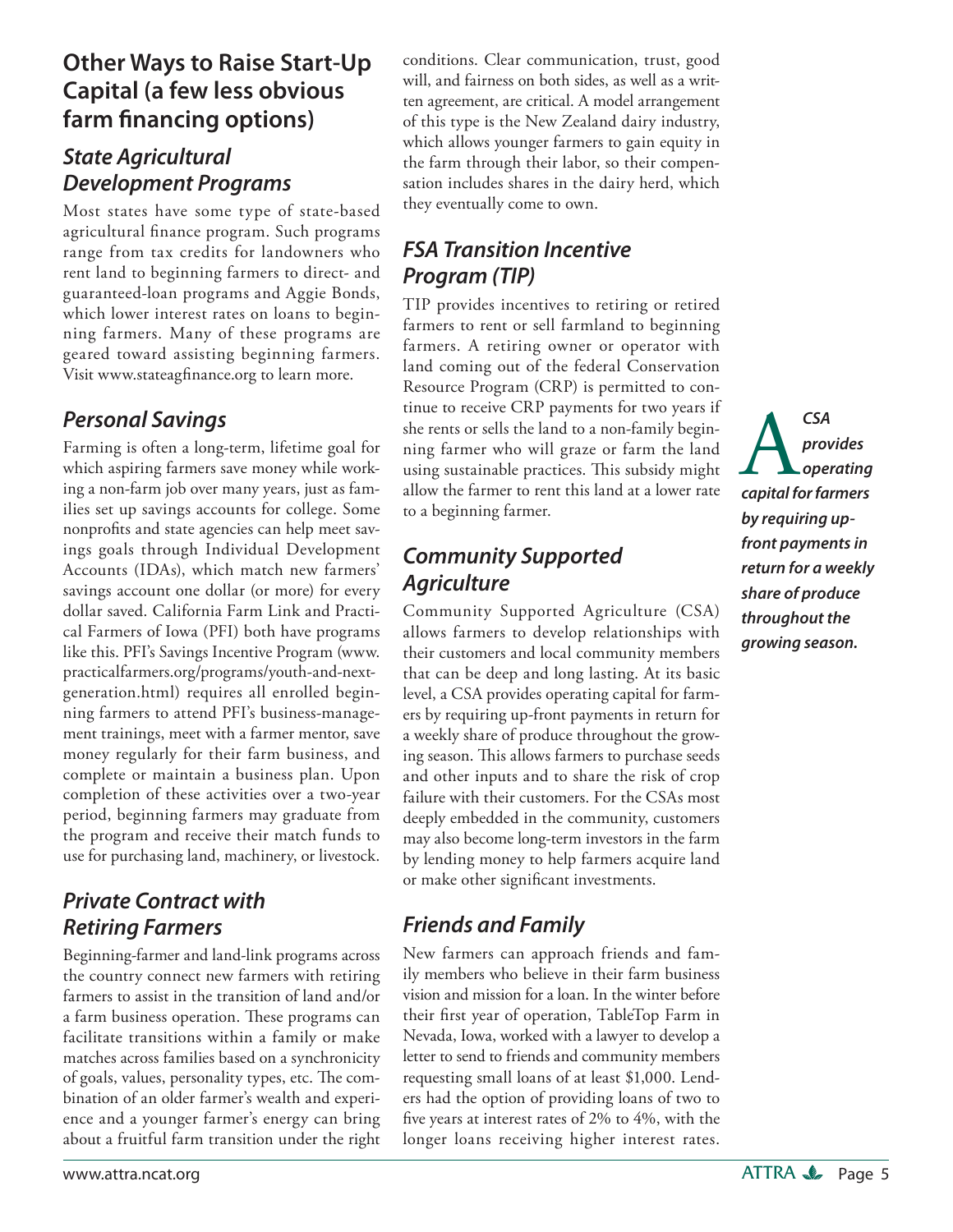TableTop used these funds to purchase supplies and make improvements on the farm that their FSA equipment loan would not cover.

### *Vendor Financing*

Some agricultural suppliers have flexible payment terms, allowing farmers to align their payment plan with their cash flow. Shop around for vendors with favorable terms.

### *Microenterprise Lenders*

Microenterprise lenders are nonprofit organizations dedicated to supporting microentrepreneurs who are unable to access business loans at commercial banks. Microenterprise lenders offer smaller loans at higher interest rates (around 10%). They also provide training and technical assistance in business start-up or management. Microenterprise lenders include the following:

- ACCION USA www.accionusa.org
- [The Carrot Project www.thecarrot](http://www.thecarrotproject.org) project.org
- North Carolina Rural Economic Devel[opment Center www.ncruralcenter.org/](http://www.ncruralcenter.org/business-programs/microenterprise.html) business-programs/microenterprise.html

In addition, there are a range of private financing programs designed to promote local, sustainable agriculture. An example is Whole Foods Local [Farmer Loans, www.wholefoodsmarket.com/](http://www.wholefoodsmarket.com/values/local-producer-loan-program.php) values/local-producer-loan-program.php.

### **Reducing Costs and Minimizing Financial Risk**

Farming is a profession with unlimited opportunity for creativity. That's what makes it fun and challenging. Creativity is required to build healthy soils, outsmart pests and weeds, and harvest enough of a product (or variety of products) that people will buy at prices that cover your expenses and provide a return on your investment of time and energy. Creativity is also an asset in designing your business model, raising capital, and managing your finances.

While modern industrial agriculture operates on a model of high capital investment—in land, high-tech seed, and state-of-the-art equipment and facilities—and hence, heavy borrowing, new farmers developing operations based on sustainable agriculture and local marketing models are

often encouraged to start small. They're encouraged to maintain an off-farm income and to test their production techniques and marketing strategies in small batches at first. The reason is simple. As a new farmer, you're just getting the hang of managing many overlapping systems at once—the agroecosystem of your farm, the social system of your market and greater circle of support and guidance, and the financial systems of your business. Like any business startup, you're bound to make mistakes. Let them be inexpensive mistakes.

Starting small forces you to prioritize and focus on your core enterprises. When Matt Russell was starting Coyote Run Farm, just outside of Des Moines, Iowa, he and his partner dreamed of all kinds of things for their farm, but limited resources prevented them from implementing all of these ideas. For instance, they thought goats would be a fun addition, but they couldn't afford to just go out and buy them. And it's fortunate for the couple that they didn't buy the goats since they soon realized how much time and energy their core enterprises took, let alone adding side projects that weren't intended as a serious source of income.

"An advantage of not having lots of money to spend at the beginning is that we didn't go down these roads all at once, but had to be more focused and in time became more productive. Even so, we're almost in over our heads," Matt said.

Similarly, there may be items you'd like to buy and own that you don't have the cash for and for which you are considering getting a loan. Many new farmers start their farms on rented land. The cost savings of renting (versus the down payment, insurance, taxes, and mortgage that come with buying land) allow farmers to put more of the money they earn back into the business rather than paying it to the bank. Furthermore, your exit strategy if farming doesn't work for you is much simpler.

The same idea is true for equipment. You may be hankering to buy a tractor, hay cutter, and rake for your 10-acre hayfield. But what if your neighbor has all of this equipment and can do it for you in return for a portion of the harvested hay bales? This arrangement costs you no cash. Even if you hire your neighbor for cash to do some of your field work, this still may be far

**S**<br>*forces you to***<br>***prioritize an*<br>*focus on your core tarting small forces you to prioritize and enterprises.*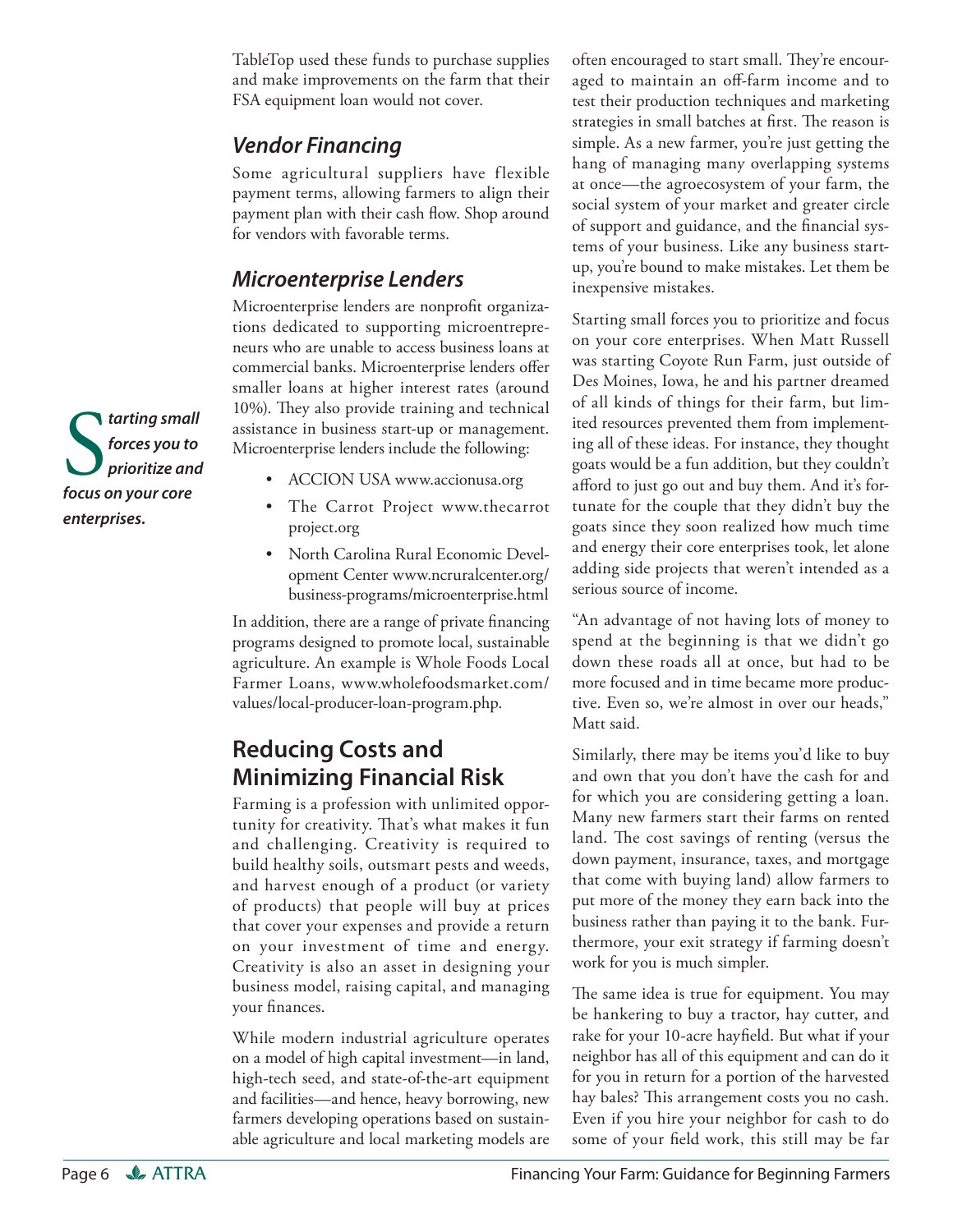cheaper than buying and maintaining depreciable new or used equipment.

If you are renting land and making improvements on it (building the soil, implementing conservation practices, or constructing or repairing fences or buildings, for example), you want to spell out in the lease what improvements are needed or otherwise approved, the cost of those improvements, and how those costs will be shared between owner and tenant. For an example of what a reimbursement-for-improvement provision in a lease might look like, go [to http://sustainablefarmlease.org/2011/01/](http://sustainablefarmlease.org/2011/01/reimbursement-for-improvements) reimbursement-for-improvements.

Another way to think about minimizing risk and costs associated with farm start-up is to consider what you will grow. Perhaps the most important consideration is what you will be able to sell and for how much. However, another important consideration is the expense involved in any given enterprise. A good comparison is dairy cows versus broiler chickens. Dairy cows are expensive, complicated animals with significant housing and equipment needs (barn, milking parlor and/or stanchions, bulk milk tank, dairy inspection and lab fees, etc.). Boiler chickens, on the other hand, cost \$2 per chick and need nothing more than a "chicken tractor," which you can easily make yourself, a grassy field to pull it through, and corn meal to supplement pasture. Processing fees for the chickens must be considered, but even this could be done at home with a simple set up (although there is a legal limit for home processing). The point isn't that broilers are more profitable than dairy cows-that assessment would take a more careful analysis. The point is that, even if you eventually want to run a dairy farm, you can get practice as a beginning farmer growing livestock and marketing animal products with far less risk and expense if you start with a few poultry.

### **Conclusion**

In conclusion, let's return to the mindset of a banker. Even if you decide not to apply for a bank loan right away, put yourself in the shoes of a banker to get in touch with your financial conscience (your "financial good angel"). The banker is there to help you launch realistic dreams—whether they're big dreams or medium-sized dreams, they should be feasible. If you don't have a good plan with reasonable evidence that you will be able to cash-flow farm and household living expenses, then go back to the drawing board and improve your plan before you launch into action. Then, even if things don't go as expected, at least you'll know you did your best and will learn from your mistakes.

A final word of caution: money costs money, and the most expensive money is accumulated credit-card debt with interest rates around 25%. Would you ever sign on to an automobile loan with an interest rate that high? Avoid using credit cards to finance your farm.